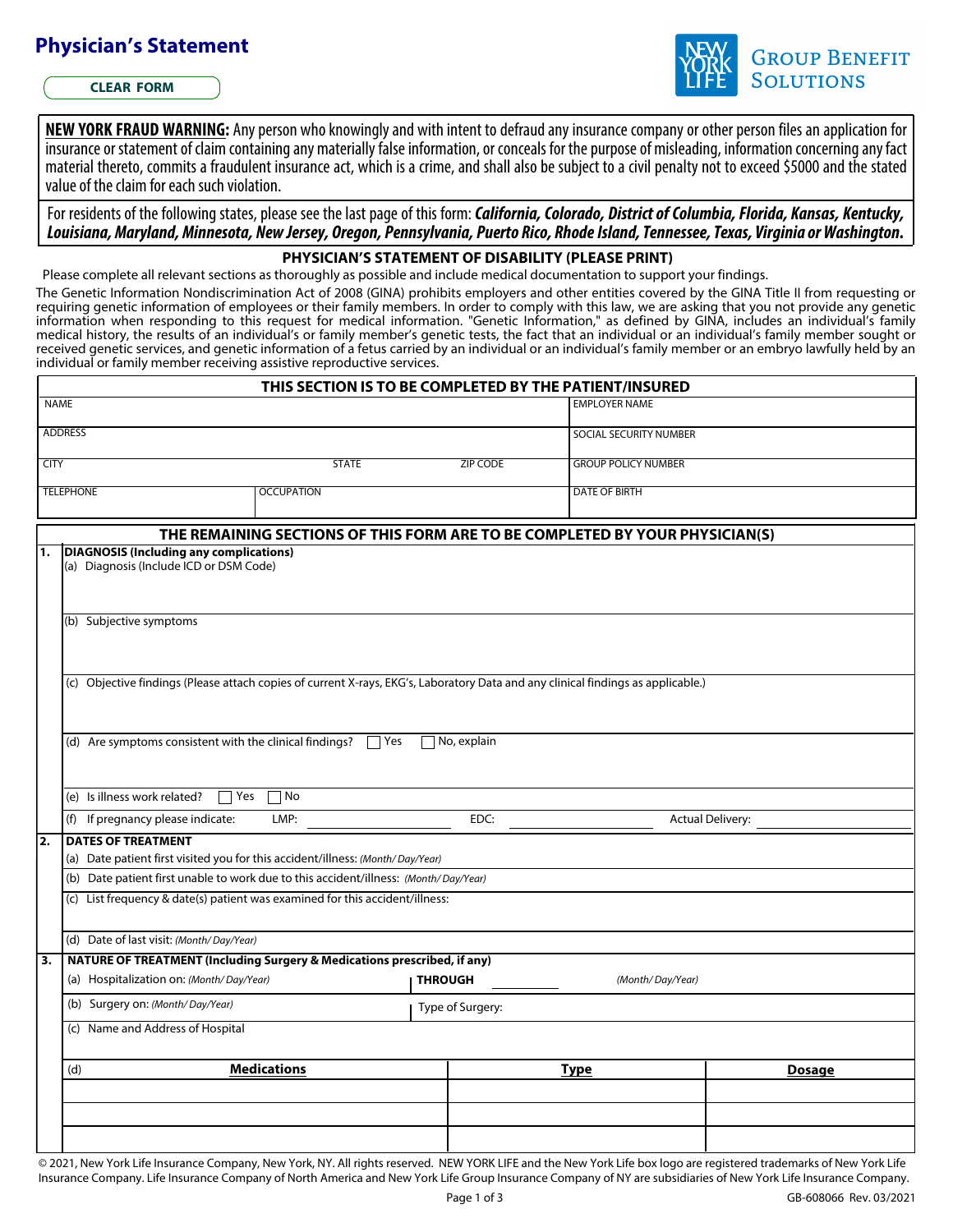| 4. PHYSICAL LIMITATIONS / IF APPLICABLE: In an 8-hour work day is your patient able to: |                                          |                 |                                                                                                    |                                                                                                       |                                                                                                                                                                                                                                      |  |  |  |
|-----------------------------------------------------------------------------------------|------------------------------------------|-----------------|----------------------------------------------------------------------------------------------------|-------------------------------------------------------------------------------------------------------|--------------------------------------------------------------------------------------------------------------------------------------------------------------------------------------------------------------------------------------|--|--|--|
|                                                                                         | 0 hours                                  | up to 2.5 hours | up to 5.5 hours                                                                                    | greater than 5.5 hours                                                                                | <b>Cardiac - If applicable</b>                                                                                                                                                                                                       |  |  |  |
| Climb                                                                                   | $\blacksquare$                           |                 |                                                                                                    |                                                                                                       | (American Heart Association)                                                                                                                                                                                                         |  |  |  |
| <b>Balance</b>                                                                          |                                          |                 |                                                                                                    |                                                                                                       | Class 1 - No Limitation                                                                                                                                                                                                              |  |  |  |
| <b>Stoop</b>                                                                            |                                          |                 |                                                                                                    |                                                                                                       | Class 2 - Slight Limitation                                                                                                                                                                                                          |  |  |  |
| Kneel                                                                                   |                                          |                 |                                                                                                    |                                                                                                       | Class 3 - Marked Limitation                                                                                                                                                                                                          |  |  |  |
| Crouch                                                                                  |                                          |                 |                                                                                                    |                                                                                                       | Class 4 - Complete Limitation                                                                                                                                                                                                        |  |  |  |
| Crawl                                                                                   |                                          |                 |                                                                                                    |                                                                                                       |                                                                                                                                                                                                                                      |  |  |  |
| Reach                                                                                   |                                          |                 |                                                                                                    |                                                                                                       |                                                                                                                                                                                                                                      |  |  |  |
| Walk                                                                                    |                                          |                 |                                                                                                    |                                                                                                       | Blood Pressure (last visit)                                                                                                                                                                                                          |  |  |  |
|                                                                                         |                                          |                 |                                                                                                    |                                                                                                       |                                                                                                                                                                                                                                      |  |  |  |
| Sit                                                                                     |                                          |                 |                                                                                                    |                                                                                                       |                                                                                                                                                                                                                                      |  |  |  |
| <b>Stand</b>                                                                            |                                          |                 |                                                                                                    |                                                                                                       |                                                                                                                                                                                                                                      |  |  |  |
|                                                                                         |                                          |                 | Please indicate the maximum level of ability (sedentary, light, medium, heavy) of your patient to: |                                                                                                       |                                                                                                                                                                                                                                      |  |  |  |
|                                                                                         | Lift                                     |                 |                                                                                                    |                                                                                                       | Pull                                                                                                                                                                                                                                 |  |  |  |
|                                                                                         |                                          |                 |                                                                                                    | <b>Sedentary</b> = 10 lbs. maximum, walking occasionally. Light = 20 lbs. maximum, 10 lbs. frequently |                                                                                                                                                                                                                                      |  |  |  |
|                                                                                         |                                          |                 | <b>Medium</b> = 50 lbs. maximum, 25 lbs. frequently, up to 10 lbs. constantly.                     |                                                                                                       | Heavy - 100 lbs. maximum, 50 lbs. frequently, 20 lbs. constantly.                                                                                                                                                                    |  |  |  |
|                                                                                         |                                          |                 |                                                                                                    |                                                                                                       | 5. MENTAL IMPAIRMENT / IF APPLICABLE - Please complete the following (incomplete information will delay claim processing):                                                                                                           |  |  |  |
|                                                                                         |                                          |                 |                                                                                                    |                                                                                                       |                                                                                                                                                                                                                                      |  |  |  |
| Axis I:                                                                                 |                                          |                 |                                                                                                    |                                                                                                       | <u> 1989 - Johann Stoff, deutscher Stoffen und der Stoffen und der Stoffen und der Stoffen und der Stoffen und der Stoffen und der Stoffen und der Stoffen und der Stoffen und der Stoffen und der Stoffen und der Stoffen und d</u> |  |  |  |
|                                                                                         |                                          |                 |                                                                                                    |                                                                                                       |                                                                                                                                                                                                                                      |  |  |  |
|                                                                                         |                                          |                 |                                                                                                    |                                                                                                       |                                                                                                                                                                                                                                      |  |  |  |
|                                                                                         |                                          |                 |                                                                                                    |                                                                                                       |                                                                                                                                                                                                                                      |  |  |  |
|                                                                                         |                                          |                 |                                                                                                    |                                                                                                       |                                                                                                                                                                                                                                      |  |  |  |
|                                                                                         |                                          |                 |                                                                                                    | Highest GAF in past year:                                                                             |                                                                                                                                                                                                                                      |  |  |  |
|                                                                                         | <b>Additional Comments:</b>              |                 |                                                                                                    |                                                                                                       |                                                                                                                                                                                                                                      |  |  |  |
|                                                                                         |                                          |                 |                                                                                                    |                                                                                                       |                                                                                                                                                                                                                                      |  |  |  |
|                                                                                         |                                          |                 |                                                                                                    |                                                                                                       |                                                                                                                                                                                                                                      |  |  |  |
|                                                                                         |                                          |                 |                                                                                                    |                                                                                                       |                                                                                                                                                                                                                                      |  |  |  |
|                                                                                         |                                          |                 |                                                                                                    |                                                                                                       |                                                                                                                                                                                                                                      |  |  |  |
| 6.                                                                                      | <b>RETURN TO WORK STATUS</b>             |                 |                                                                                                    | <b>Patient's Regular Occupation</b>                                                                   | <b>Any Other Occupation</b>                                                                                                                                                                                                          |  |  |  |
|                                                                                         | When was patient able to go to work?     |                 | Full-time                                                                                          |                                                                                                       | Full-time                                                                                                                                                                                                                            |  |  |  |
|                                                                                         |                                          |                 | Part-time                                                                                          |                                                                                                       | Part-time<br>Mo.                                                                                                                                                                                                                     |  |  |  |
|                                                                                         |                                          |                 |                                                                                                    | Day<br>Mo.                                                                                            | Day<br>Yr.<br>Yr.                                                                                                                                                                                                                    |  |  |  |
| 7. REMARKS                                                                              |                                          |                 |                                                                                                    |                                                                                                       |                                                                                                                                                                                                                                      |  |  |  |
|                                                                                         |                                          |                 |                                                                                                    |                                                                                                       |                                                                                                                                                                                                                                      |  |  |  |
|                                                                                         |                                          |                 |                                                                                                    |                                                                                                       |                                                                                                                                                                                                                                      |  |  |  |
|                                                                                         |                                          |                 |                                                                                                    |                                                                                                       |                                                                                                                                                                                                                                      |  |  |  |
|                                                                                         |                                          |                 |                                                                                                    |                                                                                                       |                                                                                                                                                                                                                                      |  |  |  |
|                                                                                         |                                          |                 |                                                                                                    |                                                                                                       |                                                                                                                                                                                                                                      |  |  |  |
|                                                                                         |                                          |                 |                                                                                                    |                                                                                                       |                                                                                                                                                                                                                                      |  |  |  |
|                                                                                         |                                          |                 |                                                                                                    |                                                                                                       |                                                                                                                                                                                                                                      |  |  |  |
|                                                                                         |                                          |                 |                                                                                                    |                                                                                                       |                                                                                                                                                                                                                                      |  |  |  |
|                                                                                         |                                          |                 |                                                                                                    |                                                                                                       |                                                                                                                                                                                                                                      |  |  |  |
|                                                                                         |                                          |                 |                                                                                                    |                                                                                                       |                                                                                                                                                                                                                                      |  |  |  |
|                                                                                         | Physician Name (Please Print):           |                 |                                                                                                    |                                                                                                       | Degree & Specialty:                                                                                                                                                                                                                  |  |  |  |
|                                                                                         |                                          |                 |                                                                                                    |                                                                                                       |                                                                                                                                                                                                                                      |  |  |  |
|                                                                                         |                                          |                 |                                                                                                    |                                                                                                       |                                                                                                                                                                                                                                      |  |  |  |
|                                                                                         | Address: (Street, City, State, Zip Code) |                 |                                                                                                    |                                                                                                       |                                                                                                                                                                                                                                      |  |  |  |
|                                                                                         |                                          |                 |                                                                                                    |                                                                                                       |                                                                                                                                                                                                                                      |  |  |  |
| Telephone Number:                                                                       |                                          |                 |                                                                                                    |                                                                                                       | Federal Tax ID#:                                                                                                                                                                                                                     |  |  |  |
|                                                                                         |                                          |                 |                                                                                                    |                                                                                                       |                                                                                                                                                                                                                                      |  |  |  |
|                                                                                         |                                          |                 |                                                                                                    |                                                                                                       |                                                                                                                                                                                                                                      |  |  |  |
| Physician Signature:                                                                    |                                          |                 |                                                                                                    |                                                                                                       | Date:                                                                                                                                                                                                                                |  |  |  |